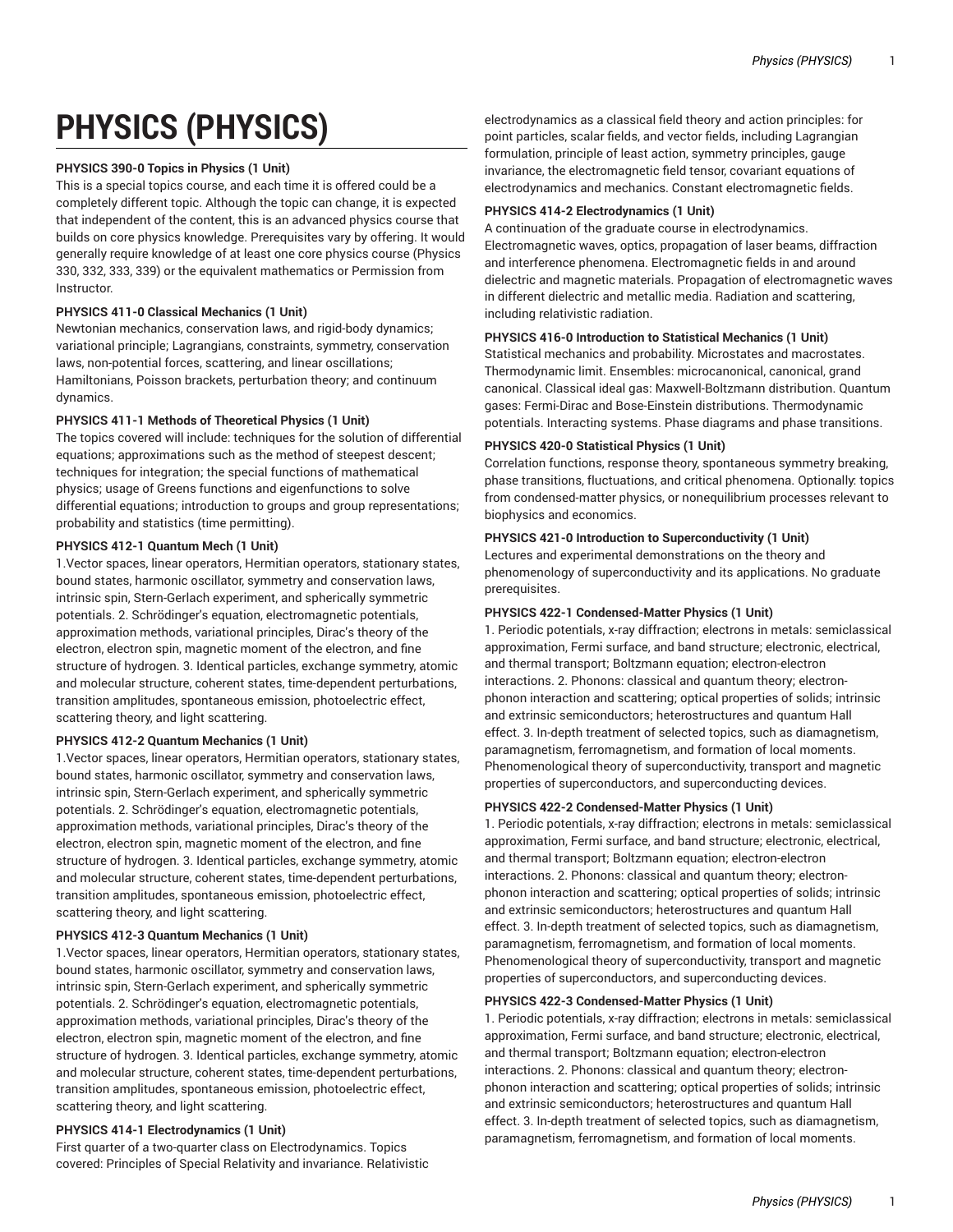Phenomenological theory of superconductivity, transport and magnetic properties of superconductors, and superconducting devices.

### **PHYSICS 424-1 Particle Physics (1 Unit)**

First Quarter: Overview of modern particle physics and experimental techniques, the quark model, particle production, quantum chromodynamics, quark density functions. Weak interactions including W and Z properties, charged and neutral currents, CP violations, neutrinos, and heavy quarks.

## **PHYSICS 424-2 Particle Physics (1 Unit)**

Second Quarter: Overview of the Standard Model of particle physics. Deep-inelastic lepton scattering, neutrino oscillations, and collider physics. The experimental side of particle physics will be emphasized. Focus will be mainly on collider physics at the Tevatron and the upcoming Large Hadron Collider.

Prerequisite: PHYSICS 412-1 or consent of instructor.

## **PHYSICS 426-0 Nonlinear Optics (1 Unit)**

Nonlinear optical susceptibilities; wave propagation and coupling in nonlinear media; harmonic, sum, and difference frequency generation; parametric amplification and oscillation; phase-conjugation via four-wave mixing; self-phase modulation and solitons.

## **PHYSICS 427-0 Quantum Optics (1 Unit)**

Review of quantum fields; quantization of the electromagnetic field; photodetection theory; direct, homodyne, and heterodyne detection; squeezed and photon-number state generation; application to optical communication and interferometers.

#### **PHYSICS 428-1 Quantum Field Theory (1 Unit)**

1. Lagrangian field theory, relativistic Lagrangians and wave equations, symmetries and conservation laws, canonical quantization, covariant perturbation theory, the S-Matrix, cross sections and lifetimes, and quantum electrodynamics. 2,3. Topics selected from: Path integral formulation of field theory, renormalization, Non-Abelian symmetries, the standard model of particle physics, C, P, and CP violation, the parton model and deep inelastic scattering, physics beyond the standard model, and nonperturbative methods.

Prerequisites: PHYSICS 412-1, PHYSICS 412-2, PHYSICS 412-3 or permission of instructor.

#### **PHYSICS 428-2 Quantum Field Theory (1 Unit)**

1. Lagrangian field theory, relativistic Lagrangians and wave equations, symmetries and conservation laws, canonical quantization, covariant perturbation theory, the S-Matrix, cross sections and lifetimes, and quantum electrodynamics. 2,3. Topics selected from: Path integral formulation of field theory, renormalization, Non-Abelian symmetries, the standard model of particle physics, C, P, and CP violation, the parton model and deep inelastic scattering, physics beyond the standard model, and nonperturbative methods.

Prerequisites: PHYSICS 412-1, PHYSICS 412-2, PHYSICS 412-3 or permission of instructor.

#### **PHYSICS 428-3 Relativistic Quantum Field Theory (1 Unit)**

1. Lagrangian field theory, relativistic Lagrangians and wave equations, symmetries and conservation laws, canonical quantization, covariant perturbation theory, the S-Matrix, cross sections and lifetimes, and quantum electrodynamics. 2,3. Topics selected from: Path integral formulation of field theory, renormalization, Non-Abelian symmetries, the standard model of particle physics, C, P, and CP violation, the parton model and deep inelastic scattering, physics beyond the standard model, and nonperturbative methods.

Prerequisites: PHYSICS 412-1, PHYSICS 412-2, PHYSICS 412-3 or permission of instructor.

## **PHYSICS 430-0 Nonlinear Dynamics & Chaos (1 Unit)**

This course covers the mathematics of nonlinear oscillations, fractal geometry, chaotic dynamics, the dynamics of complex systems, and physics applications of these ideas. Projects involving applications of nonlinear dynamics and chaos are integral to this course. Prerequisites: Undergraduate level classical mechanics and familiarity with computer programming.

#### **PHYSICS 431-0 Physics of Continuous Media (1 Unit)**

Fluids: Navier-Stokes equations, diffusion. Solids: kinematics, stress and strain tensors, and finite elasticity. Complex fluids: colloids, gels, and liquid crystals.

Prerequisite: PHYSICS 411-0 or permission of instructor.

#### **PHYSICS 432-1 Many-Body Theory (1 Unit)**

Correlation, response, and Green's functions for many- particle systems; Feynman perturbation theory, Dyson's equation, symmetry and conservation laws, Fermi liquids, quasiparticles, Landau's transport equation, electron-ion plasma, electron-phonon interaction, Kondo effect, BSC theory, Gorkov's equations; thermodynamic and magnetic properties of superconductors; transport equations and electromagnetic response of superconductors.

#### **PHYSICS 432-2 Many-Body Theory (1 Unit)**

Correlation, response, and Green's functions for many- particle systems; Feynman perturbation theory, Dyson's equation, symmetry and conservation laws, Fermi liquids, quasiparticles, Landau's transport equation, electron-ion plasma, electron-phonon interaction, Kondo effect, BSC theory, Gorkov's equations; thermodynamic and magnetic properties of superconductors; transport equations and electromagnetic response of superconductors.

## **PHYSICS 434-0 Quantum Fluids, Solids, and Gases (1 Unit)**

Bose-Einstein condensation, hydrodynamic and collisionless sound, superfluidity in Bose systems, broken symmetry and BCS pairing, excitations and particle-hole coherence, and superfluid 4He and 3He in films and channels.

#### **PHYSICS 435-0 Soft Matter Physics (1 Unit)**

Physical principles and techniques used in the studyof molecular materials. Liquid crystals; polymers; floating monolayers; membranes; structured interfaces; self-assembly; complex and structured fluids; gels, colloids, and emulsions; DNA.

#### **PHYSICS 436-0 Mesoscopic and Nanometer Scale Physics (1 Unit)**

Selected topics related to quantum effects in mesoscopic systems. For example: quantum interference in disordered conductors, transport in semiconductor quantum dots, mesoscopic superconductors, and spinpolarized transport.

## **PHYSICS 440-0 Advanced Topics in Nuclear Physics (1 Unit)** Specialized lectures on current research topics.

## **PHYSICS 441-0 Statistical Methods for Physicists and Astronomers (1 Unit)**

Data analysis in the modern age requires familiarity of many concepts and methods from statistics. This course provides an introduction to the basics as well as exposure to some of the most advanced techniques. The emphasis will be on practical problems from physics and astronomy, rather than on theory or on statistical methods from other fields. Prior knowledge of statistics is not required.

# **PHYSICS 442-0 Advanced Topics in Particle Physics (1 Unit)**

Specialized lectures on current research topics in high-energy particle physics.

#### **PHYSICS 445-1 General Relativity (1 Unit)**

Review of special relativity and Newtonian gravity; Gravity as geometry of curved spacetime; Geodesics and conservation laws; Schwarzschild